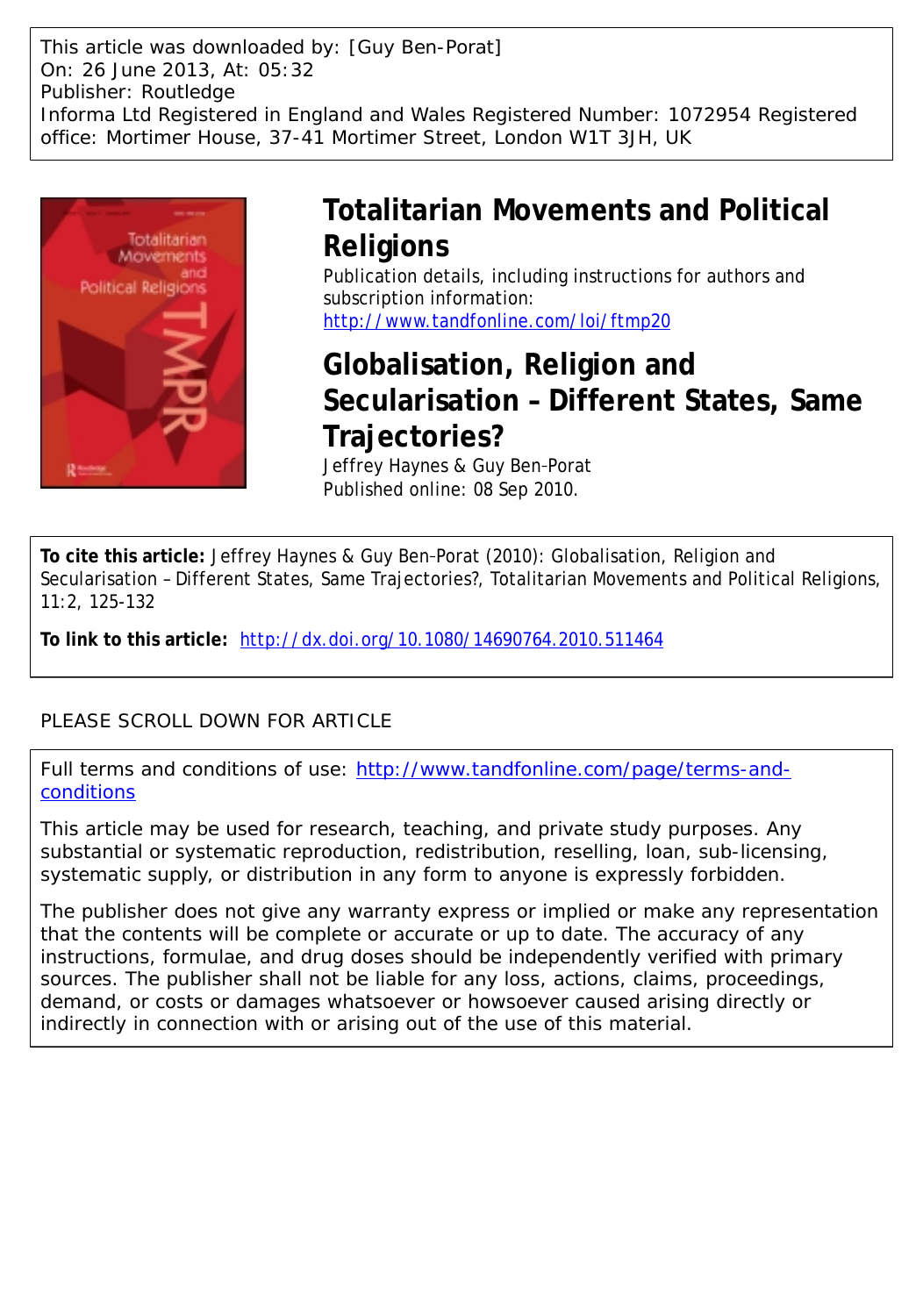### **Introduction**

## **Globalisation, Religion and Secularisation – Different States, Same Trajectories?1**

Around the world in countries at varying levels of development and different political systems, existing religion-state arrangements are challenged by changes associated with globalisation, including, *inter alia*, economic liberalisation, democratisation and the spread of human rights concerns. States and societies, many of which had previously seen themselves as rather homogenous, are now challenged by various cross-border flows associated with globalisation, that individually and collectively affect everyday life, as well as social and political structures. For example, immigrants bring with them religious beliefs and traditions that may challenge local ways of life, both religious and secular. In addition, economic liberalisation and increased consumer choice as a result of globalisation may also encourage apparent contradictions in traditional religious mores and norms and, as a result, can undermine or confront religious leaders and authorities. Further, changes associated with globalisation, and the reactions they evoke, may stimulate or encourage conflicts of various kinds in different states, both democratic and non-democratic, and pose significant political challenges to incumbent governments.

The aim of this special issue is two-fold. First, in the context of globalisation, the goal is to understand emerging global–local interactions between the religious and the secular in various countries. Second, specifically, the objective is to examine the social and political consequences of the interactions in a number of Muslim countries in various parts of the world (Bangladesh, Morocco, Pakistan, Tunisia, Turkey and the United Arab Emirates) and non-Muslim states with significant Muslim minority populations (Bosnia and France). The special issue concentrates on both Muslim countries and on minority Muslim population in non-Muslim countries because they provide a useful focal point for the various impacts of current globalisation.

<sup>&</sup>lt;sup>1</sup>The editors and contributors to this special issue would like to thank the European University Institute in general and the organisers in particular of the Mediterranean Programme, 11th Mediterranean Research Meeting, Montecatini Terme, Italy, 24–27 March 2010 (details of the event in English can be found at http://www.euromesco.net/index.php?option=com\_content&task=view&id=1194&Itemid =42&lang=en). The papers collected here were first written for and presented at this event. All have been revised and rewritten for this special issue. The editors of the special issue, Jeffrey Haynes and Guy Ben-Porat, organised a workshop at the event, entitled 'Globalization, Secularization and Religion', at which the articles collected here had their first airing.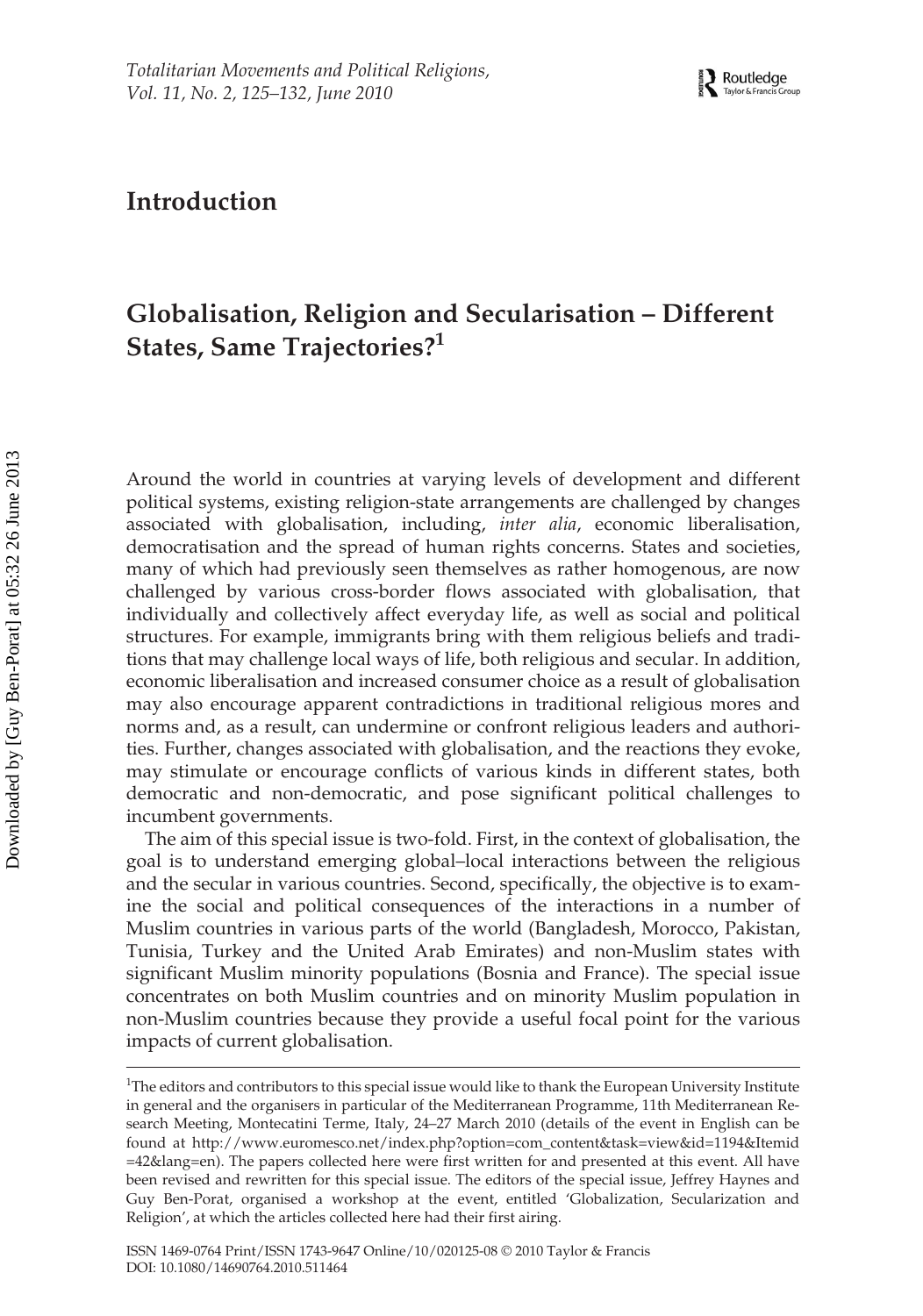The first task, however, is to establish why globalisation, which we understand as sometimes dramatic growth and intensification of various networks and flows that transcend national boundaries, is currently so significant when thinking about state–religion relations. It is important to note straightaway that the significance of globalisation in this relationship is both unclear and controversial. For some analysts globalisation means ultimately the end of the nation-state, so that we arrive at an unknown destination, what Ohmae has referred to as a 'borderless world'.<sup>2</sup> For others, globalisation primarily signifies a global crisis, with the understanding that the nation-state will continue to be of key importance to international relations.<sup>3</sup>

The contributors to this special issue perceive globalisation as a multidimensional process that involves complex, overlapping networks whereby both state and non-state actors are part of 'an evolving structure which both imposes constraints on, and empowers, communities, states and social forces'.4 The understanding of this process and its consequences requires attention to its differential effects as well as awareness of a broad historical perspective. While this necessarily involves an overarching change of the 'architecture' of politics and the organisation of social space, globalisation does not 'pound everything in the same mold'.<sup>5</sup> Rather, the consequences of contemporary global interactions are complex, diverse and unpredictable and, as a result, we need to study them in relation to 'local' – that is, national and sub-national – structures, processes and political agencies. Globalisation's influence is, in other words, the result of specific interactions between global and local which provide a variety of outcomes affecting politics, religion and society.

What then is globalisation's impact on religion and secularisation and how in turn does it affect relations between state and society? Is secularisation – that is, the public decline of religiosity – an *inevitable* outcome of a globalising and modernising world? Secularisation is a process whereby religion loses its public significance, affecting the operation of the social system, either through general popular disengagement from churches or mosques or other religious focal points, leading to subordination of religious values to secular ones.<sup>6</sup> Early secularisation theories, themselves influenced by modernisation theory, predicted the public demise of religion and its relegation to the private sphere. With the evolutionary model of modernisation, whereby human societies have changed from 'simple' to 'complex' forms, religion, supposedly a relic from man's pre-modern past, was expected to vanish.<sup>7</sup> However, contrary to these predictions, religion has instead proved remarkably resilient, remaining a significant force in many social and political systems, not least in the countries of the Muslim world, our main focal

<sup>2</sup> Kenichi Ohmae, *The End of the Nation-State* (New York: Free Press, 1995); Eric Hobsbawm, *The Age of Extremes: A History of the World 1914–1991* (New York: Vintage, 1994); James N. Rosenau, *Turbulence in World Politics: a Theory of Change and Continuity* (Princeton, NJ: Princeton University Press, 1990); Francis Fukuyama, *The End of History and the Last Man* (New York: Free Press, 1992).

<sup>3</sup> David Goldblatt, Jonathan Perraton, David Held and Anthony McGrew, *Global Transformations: Politics, Economics, Culture* (Cambridge: Polity, 1999), p. xii; Jeffrey Haynes, Comparative Politics in a Globalizing World (Cambridge: Polity, 2005).

<sup>4</sup> Goldblatt *et al.*, op. cit., p. xii.

<sup>5</sup> James Mittleman, *The Globalization Syndrome* (Princeton, NJ: Princeton University Press, 2000), p. 7.

<sup>6</sup> Roy Wallis and Steve Bruce, 'Religion: The British Contribution', *The British Journal of Sociology*, 40:3 (1989), pp. 493–520.

<sup>7</sup> Jeffrey K. Hadden, 'Towards Desacralizing Secularization Theory', *Social Forces*, 56:3 (March 1987), pp. 587–611.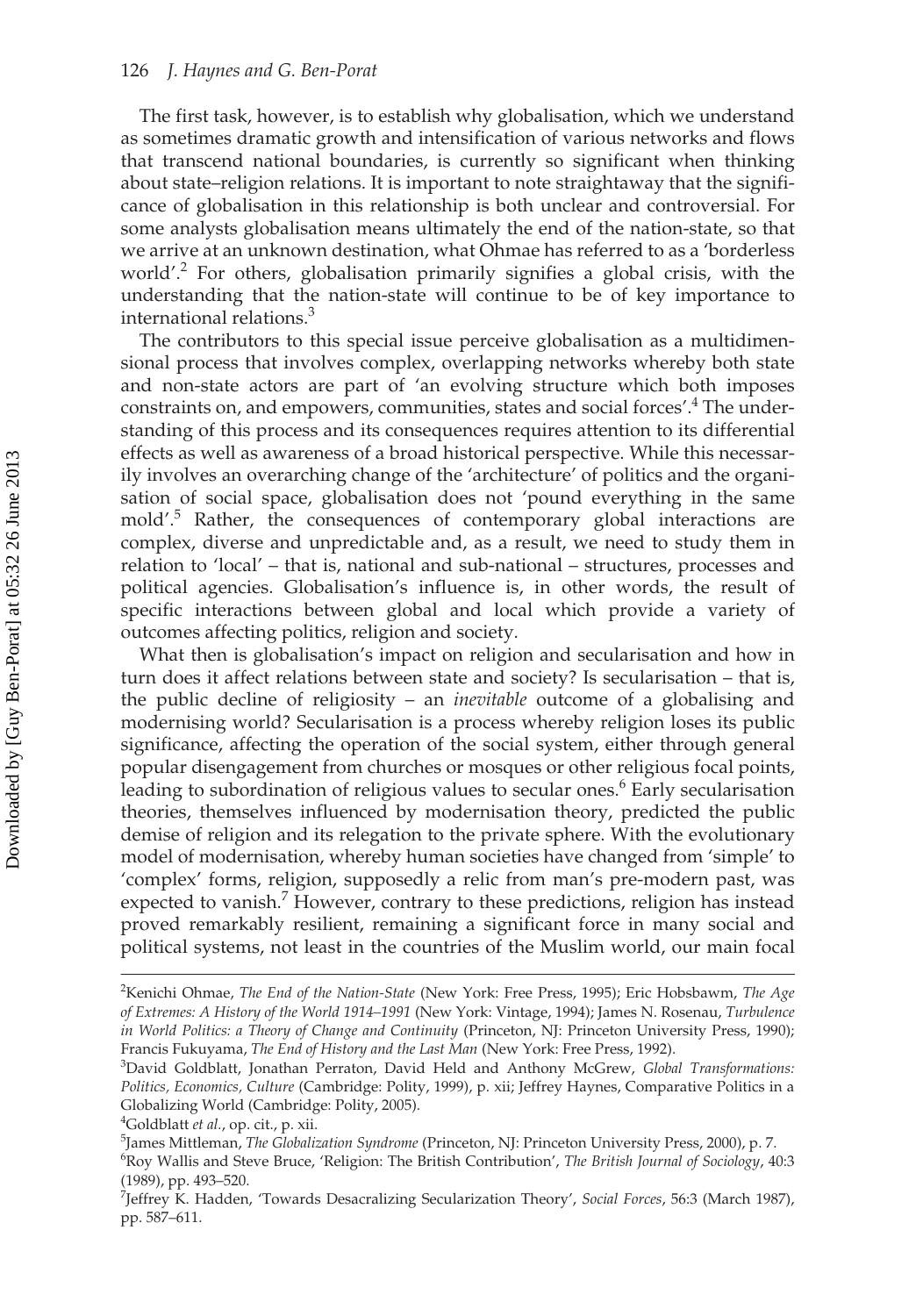point in this special issue. In some countries, including Turkey, with the rise to current prominence of the current governing party, the pro-Islam Justice and Development Party, AKP) – pro-religion – or, put another way, anti-secular ideologies and parties – have recently emerged to oppose secularisation. More generally, however, even when the public expression of religion has declined, this has not usually been accompanied by declines in personal religious belief.<sup>8</sup> Thus, even when – as in many Muslim countries, such as Turkey – established religious institutions find themselves officially subservient to the state, this does not mean that spiritual concerns and religious beliefs fade; instead, religiosity often remains strong and at the popular level 'subservient' religious leaders and institutions retain loyalty among the mass of ordinary people.<sup>9</sup>

Contemporary theories of secularisation suggest a more multi-faceted view of the role of religion in 'formal' politics, as well as more generally in everyday life. These theories seek to disaggregate the secularisation process, in particular seeking to separate what has been understood as the decline of religion from that of religious authority. In addition, such studies seek to examine the institutional aspect of secularism separately from individual religious beliefs and practices.<sup>10</sup> Secularisation is seen as the result of a functional differentiation in which in many societies, formerly overarching and transcendent religious systems are reduced to a subsystem alongside, rather than above, others, but which can nevertheless remain significant, especially at the level of popular allegiance. Typically, in the West, the deregulation of the religious realm is combined with a cultural emphasis on freedom and choice, leading in some cases to intermingled and interfused forms of religion, a 'bricolage' of beliefs, practices and values. Thus, 'believing without belonging' and individualised patchworks of beliefs or – as it is sometimes expressed, 'religion à la carte' – underscores the individual and societal religious bricolage that defines many contemporary Western societies.<sup>11</sup> The description of contemporary religious life as based on free choice, however, overlooks religious–secular tensions in many societies, both Western and non-Western. Certainly, in the Muslim world there is not that much free choice in practical terms in many countries to pursue religious freedom. In many cases, people tend to find themselves squeezed between non-democratic governments on the one hand and traditional religious leaders, on the other.<sup>12</sup> This is partly because globalisation, on the one hand, fosters new opportunities to create personal religions with more choices made available, but, on the other, also presents new threats to political leaders and their supporters among religious leaders. In many countries in the Middle East and North Africa, such leaders have for decades relied upon state dominion of the body politic to bolster their own

<sup>8</sup> Nikki R. Keddie, 'Secularism and its Discontents', *Daedalus*, 132:3 (Summer 2003), pp.14–30; Peter L. Berger, 'Secularism in Retreat', *The National Interest* (Winter 1996/7), pp. 3–12; Roy Wallis and Steve Bruce, 'Religion: The British Contribution', *The British Journal of Sociology*, 40:3 (September 1989), pp.493–520.

<sup>&</sup>lt;sup>9</sup>Ronald Inglehart and Wayne E. Baker, 'Modernization, Cultural Change and the Persistence of Traditional Values', *American Sociological Review*, 65 (February 2000), pp. 19–51; Robert Wuthnow, *After Heaven: Spirituality in America Since the 1950s* (Berkeley, CA: University of California Press, 1998).

<sup>10</sup>Mark Chaves, 'Secularization as Declining Religious Authority', *Social Forces*, 72:3 (March 1994), pp.749–774.

<sup>11</sup>James A. Beckford, *Social Theory and Religion* (Cambridge: Cambridge University Press, 2003); Thomas Luckman, *The Invisible Religion*: *The Problem of Religion in Modern Society* (New York: Macmillan, 1967), p. 99.

<sup>12</sup>See Haynes's contribution in this special issue.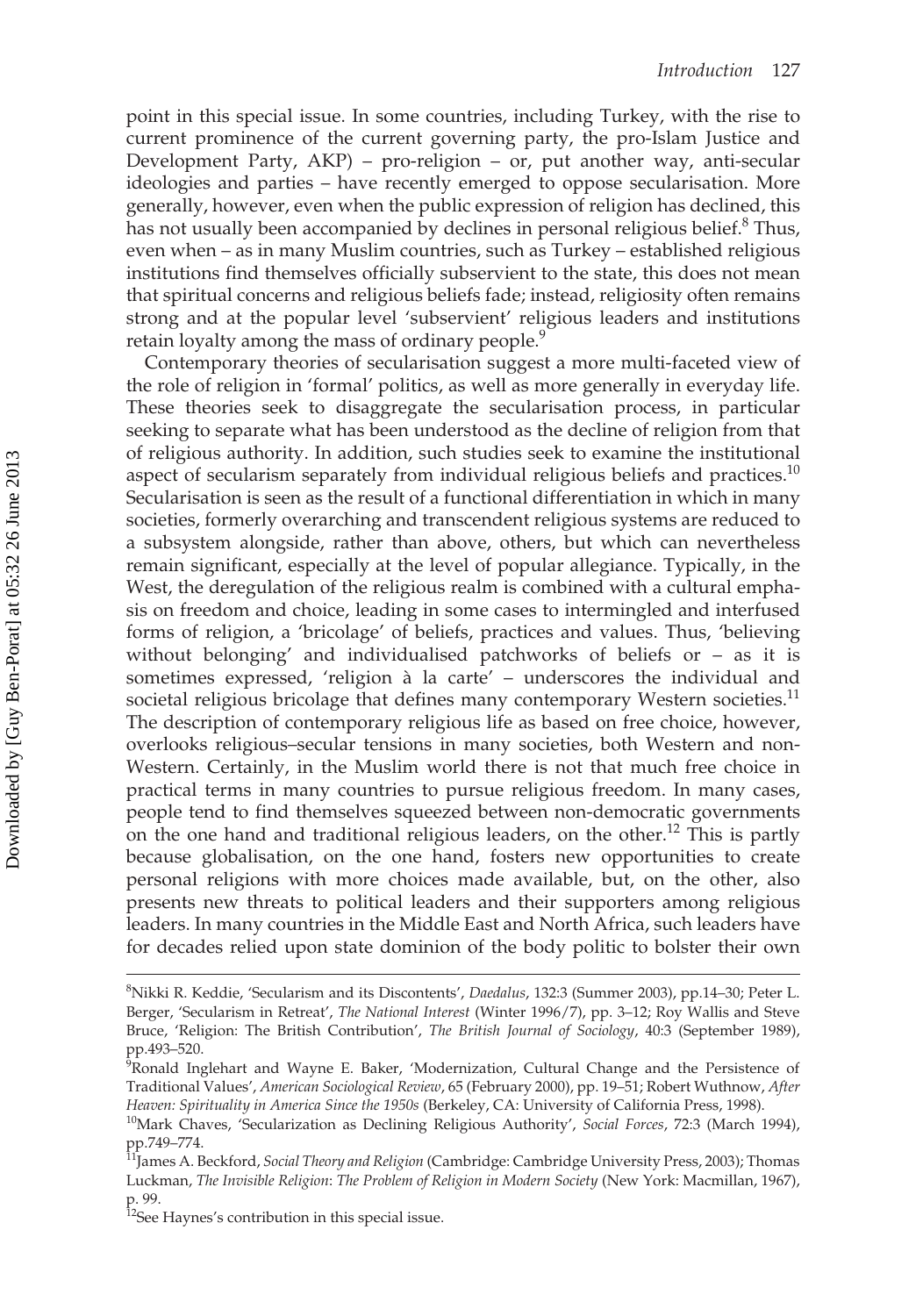personal and corporate positions, which has often allowed very little leeway for political opposition which can actually have a meaningful say in political outcomes, that is, if they happen to be against the state preferences. On the other hand, as several contributions in this special issue make clear, globalisation may well erode the capacity of the state to govern, although what then occurs will differ from country to country, reflecting variable political histories, traditions and cultures.

As already noted, globalisation is a powerful force that seems to erode religion's hold on private and public life. In a 'disjunctured'13 globalisation process, religion is a significant yet variable political and social force that unsurprisingly strives not only to protect its societal position but also, when and where possible, to expand its spread, influence and followers.<sup>14</sup> This claim is demonstrated in all of the individual contributions to this special issue. It is perhaps most clearly seen in the activities of so-called Islamic fundamentalists (less pejoratively, Islamists) who feel that their traditions are at risk in a secularising world and seek to take measures to protect their way of life and social and religious position from such threats.15 In addition, globalisation destabilises everyday life and, consequently, can encourage a search for identity and meaning, which many people find in their religion. Thus, globalisation, on the one hand, can create new demands on religion or intensify existing demands, while, on the other hand, provides both motivation and opportunities for religious agents and groups to organise and act against what they view as a threat to the existing order, within which they have a protected or privileged position. Finally, during these travails religious and secular struggles may shift into new realms, especially if existing political leaders and political structures seem to many people to lose their significance and purpose.16

The rise of religious fundamentalisms and religious–secular struggles indicates that globalisation is not a linear process of religious decline but rather a complex process of identity (re)formation and associated political changes. Many conflicts between and within states in recent years involve religion, underscored by issues concerning secularisation and associated religious change. This can be observed not only in the rise of anti-secular ideologies and religious parties – including but not restricted to religious fundamentalist entities – but also in relation to everyday state–religion–society interaction which are affected by global changes associated with globalisation. Specifically, the growing presence of immigrants of different religions or of 'western' commodities which are perceived by some 'fundamentalists' to 'offend' in the public sphere, represents a challenge to governments at different levels.

In sum, the individual contributions to this special issue collectively emphasise that globalisation – seen, *inter alia*, in increased economic liberalisation, demands for political changes, including democracy, and a more generalised spread of

<sup>13</sup>Arjun Appadurai, 'Disjuncture and Difference in the Global Cultural Economy', in *Global Culture: Nationalism, Globalization and Modernity*, edited by Mike Featherstone (London: Sage Publications, 1990). Available at http://www.intcul.tohoku.ac.jp/∼holden/MediatedSociety/Readings/2003\_04/ Appadurai.html (last accessed 20 July 2010).

<sup>14</sup>Scott Thomas, *The Global Resurgence of Religion and the Transformation of International Relations* (Bakingstoke: Palgrave Macmillan, 2005), p. 27.

 $15$ See in particular the contributions from Khondker, Christie and Karčić in this special issue.

<sup>&</sup>lt;sup>16</sup>This is especially the case in relation to gender issues. See the contributions by Dalmasso and Cavatorta and by Barras in this special issue.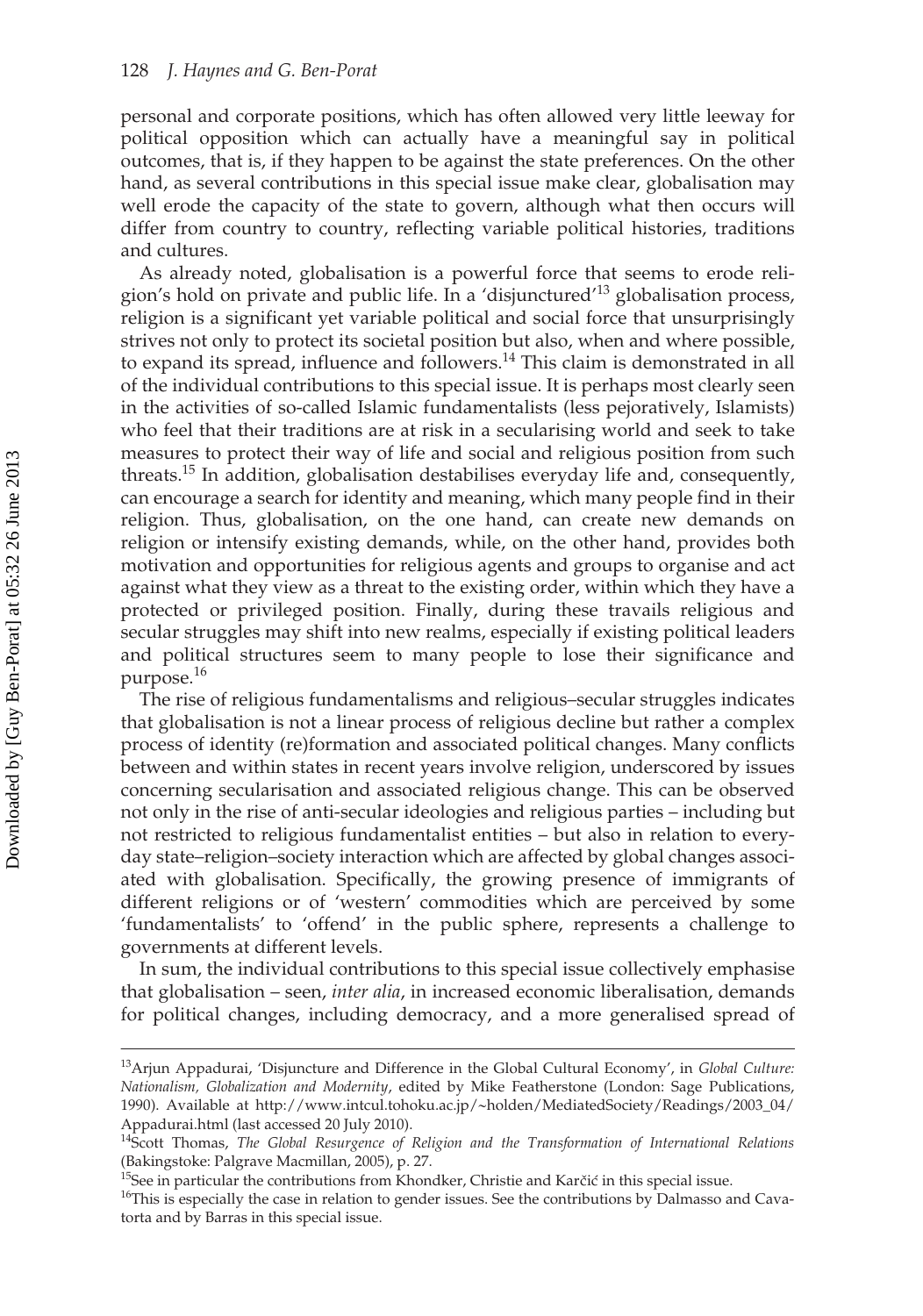human rights concerns – has both secularising *and* 'religionising' influences upon states and societies. Religion may be strengthened by its reactions to global challenges, and religious actors may use global opportunities to deliver their message more effectively. For example, migrants with different religious affiliations – such as Muslims moving from North Africa to France – may present challenges – or to those in power at least *appear* to present such challenges – to existing religious and/or secular arrangements. Thus, societies can become more secular or display secular trends, while state institutions remain bound to religious norms (like in Morocco) or become more religious while states remain, or attempt to remain, secular in various ways (like in France or Turkey). The overall conclusion is that the various and variable interactions between globalisation (seen, *inter alia*, in increased economic liberalisation and more demands for democracy and improved human rights), societies (measured in relation to changes in religious beliefs and practices) and states (measured by the depth of religiosity/secularity of institutions) needs to be studied 'locally' against existing (or changing) institutions, personal beliefs, social norms and political arrangements.

In addition to this introductory article, this special issue comprises seven specially written contributions, all of which are concerned with the relationship between, on the one hand, globalisation, and on the other, the relationship between state and society in various Muslim-majority and Muslim-minority countries. The first contribution is by Jeffrey Haynes. Haynes is interested in the question of the relationship between 'Islam' and democracy in the Middle East and North Africa (MENA). He poses the question: 'Is Islam inherently un- or antidemocratic?' Is the fact that Islam is the majority religion in the MENA sufficient explanation as to why the region exhibits a decided lack of democracy? How, if at all, does globalisation affect democratisation in the MENA? Haynes's argument is that globalisation – with both material and non-material characteristics – does not have a great impact on democratisation outcomes in the MENA. This is because the factors collected under the rubric of globalisation are ultimately less influential in individual MENA countries, which have highly influential sets of domestic factors reflecting long periods of internal social, cultural and political development, that are ultimately more important to explain extant political arrangements in the region.

Harun Karčić's contribution examines the combined impact of four factors: the collapse of communism, war, globalisation and new Islamic ideas on the religious and political development of a Muslim-minority country, Bosnia and Herzegovina, from central Muslim lands. According to Karčić, new Islamic ideas spread during the chaotic war years of the 1990s. Some of them managed to challenge the official Islamic Community and its erstwhile monopoly over the 'proper' interpretation of Islam. Karčić′s article identifies three main external factors active in Bosnia – related to Saudi Arabia, Turkey and Iran – and looks at how they made their way to Bosnia, how they work and how they managed to provide alternative Islamic teachings. Finally, his article examines how Bosnian Muslim intellectuals and the Islamic Community have reacted to such challenges.

Filiz Başkan is interested in the post-1980 period in Turkey, a time that has seen the political rise of the Justice and Development Party (AKP), which achieved power in 2002. This period has also seen increasing visibility of various Islamic symbols – including the religious/cultural use of the 'Islamic headscarf – and the growth of Islamic businesses and markets. These developments have caused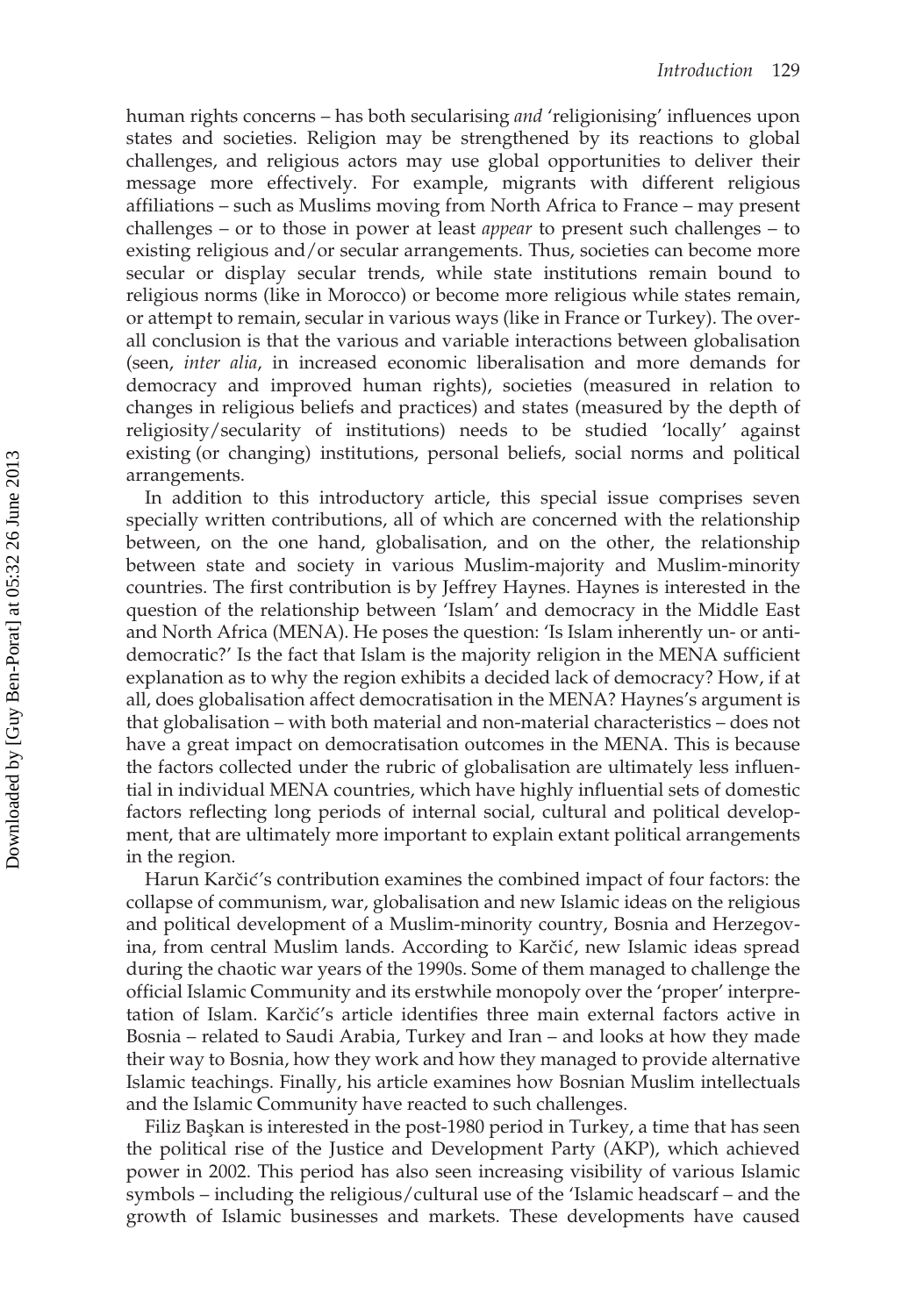anxiety among secular groups in Turkey, concerned with a potential loss of both economic and social status. The religious challenge has led to an often fierce struggle involving secular and religious groups at both state and societal levels. According to Başkan, what this represents is not only a struggle between religious and secular actors in Turkey but also a competition between two rival (secular and religious) middle classes. The article looks at the issue, contextualising it in the influence of globalisation on both religious and secular groups. Başkan concludes that the Islamic middle class has benefitted most from globalisation, enabling it to increase its influence in the social, economic and political realms. However, with the growing visibility of Islamic actors, the secular middle class feel that they will lose their secular lifestyle so they have tried to demonstrate their determination to defend it.

Habibul Haque Khondker examines similar rivalries in Bangladesh, the second largest Muslim democracy in the world. He reminds us that more than 85 per cent of Bangladesh's 162 million people are Muslim. Khondker argues that Bangladesh is an interesting case study as it may be a model for other putative or actual secular states in other Muslim majority countries. He contends that Bangladesh presents the hope that, in theory, a Muslim majority country can have what he calls a 'functional' democracy. On the other hand, as in both Bosnia– Herzegovina and Turkey, the temptation remains in Bangladesh of using religion for political ends. While secularism was one of the four state principles in Bangladesh's Constitution (1972), a changing political situation at home and the appearance of political Islam abroad as a consequence of the impact of globalisation has meant that the secular basis of politics in Bangladesh has became increasingly problematic. To illustrate this issue, Khondker's article examines tensions between secularist and Islamist forces in Bangladesh over time.

Kenneth Christie pursues the theme of political rivalries between secularists and Islamists in a comparative article focusing on Pakistan and the United Arab Emirates (UAE). Christie's aim is to elucidate a clear theory of state formation in the political and historical routes to modernity and identity in UAE and Pakistan. His particular focus is on the influence of Islam in state formation and politics in both countries. He emphasises the lessons that can be learned from a successful 'Muslim' state (such as the UAE) for a less successful state (such as Pakistan), which is continually undermined by both factionalism and religious/tribal formations, factors which have not been resolved in the context of globalisation. Although Christie stops short of calling Pakistan a 'failed' state, he does underline the increasingly serious problems and dilemmas the government faces in seeking to build the rule of law and control its territory in a polity increasing polarised between secular and (extremist) religious forces. He concludes that secularisation, which he understands as the public decline of religiosity, has resulted in a far more successful state in the UAE than in Pakistan. His article explains: (1) why this is the case; and (2) under what conditions it has taken place. Christie also examines what kinds of factors are most important to explain these outcomes. His article is one of the very few that have explicitly compared the UAE and Pakistan and yet these states enjoy close relations despite their distinctive differences. The comparative historical aspects of his account lead the reader to a fuller understanding of: (1) state formation and development in Pakistan and the UAE; and (2) the role of religion in that formation and development.

The final two articles by Emanuela Dalmasso and Francesco Cavatorta, and Amélie Barras focus explicitly on the relationship between Islam, the state and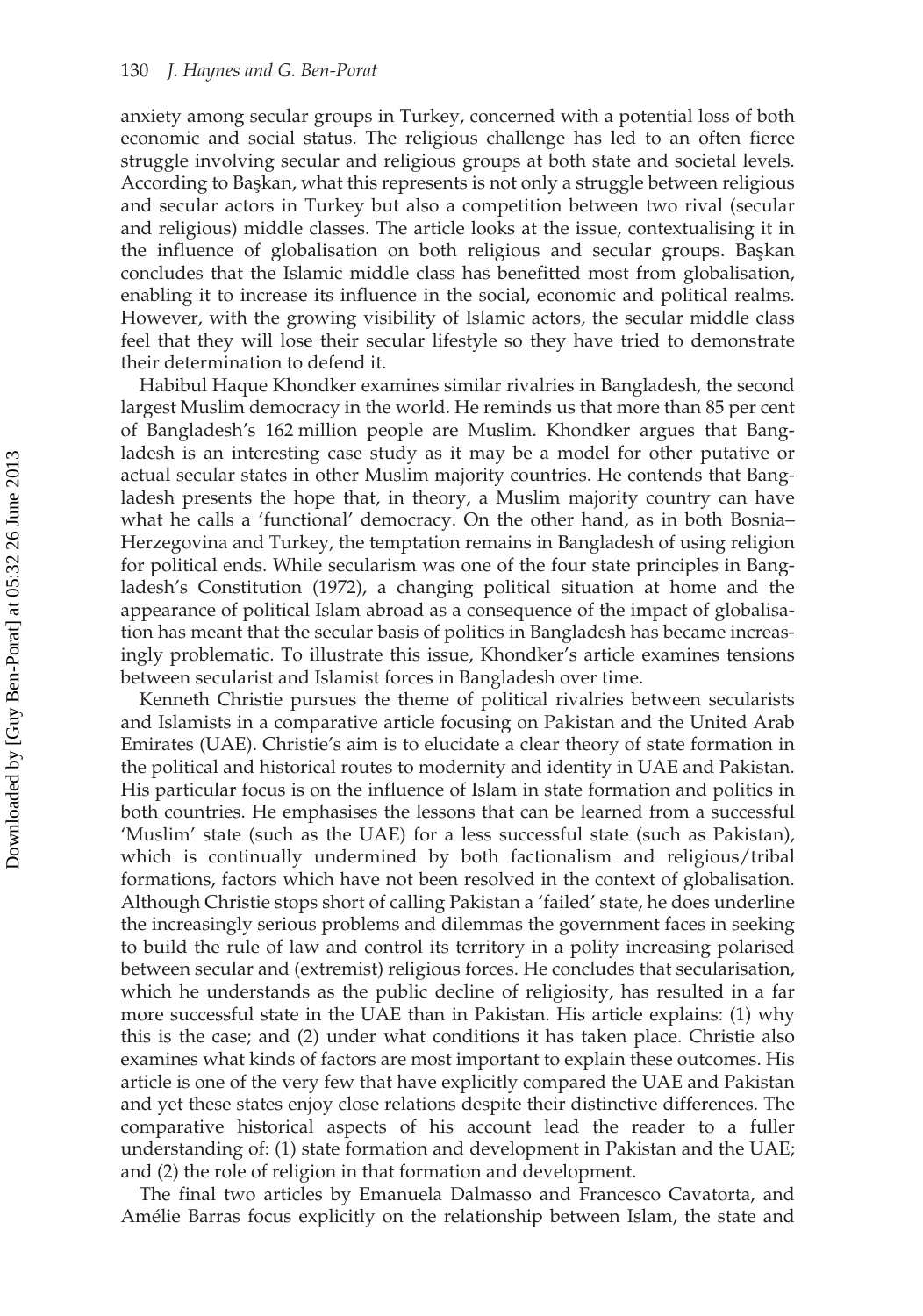gender. Dalmasso and Cavatorta opine that there is no more contentious terrain of contestation in the supposed clash of values between Islamism and Western values than the role of women in society. Consequently, the issue of women's rights has become the litmus test for Arab/Muslim societies with respect to the current global concerns with human rights, especially liberal democratic norms and values. They explain that there is today a stereotypical view in the West of debates surrounding women's rights in the Arab/Muslim world where two distinct camps are in conflict with each other. On the one hand, there are 'globalised' liberal and secular actors that strive for women's rights and therefore democracy, while on the other there are obscurantist Islamist movements anchored in religious tradition, which resist globalisation and are therefore autocratic by assumption. This article challenges this view and through an empirical study of the changes to the Code of Personal Status in Tunisia and Morocco it demonstrates that the issue of women's rights in the Arab/Muslim world is far more complex than many assume. In particular, Dalmasso and Cavatorta argue that there is a very significant decoupling between women's rights and democracy in the region despite a progressive liberal shift in the gender equality agenda.

Barras shifts the focus from North Africa to France. She explains that over recent decades, France has had to deal with the growing presence of immigrants from its North African ex-colonies – a phenomenon that has been affecting many former colonial powers and which has been accentuated by globalisation. Starting in the late 1980s, this presence translated itself, among other things, through an increased visibility of Islam. One result is that growing numbers of mainly second- and third-generation Muslim women in France, primarily of North African origin, now express their religiosity and cultural specificity by publicly wearing the 'Islamic headscarf'. Many members of the French state and ordinary French people perceive this act as a threat to France's hallowed secular settlement; they understand the headscarf to be a sign indicating that the believer's first allegiance does not lie with France's secular nation-state, but rather with God and the transnational Muslim community (the *ummah*).

Barras's article argues that the headscarf controversy in France has been a way for the French secular state and elites to reinforce a certain exclusive understanding of *laïcité* (secularism), as being more than a legal principle, which symbolises an ethic of collective life. This ethic succeeds in becoming stronger and more tangible because it is able to convey a sense of who can be included, and who has to be excluded from collective life. In this case women wearing headscarves have been identified as incapable of protecting and fostering French Republican values while, in addition, also becoming an external threat to French values more widely. They have therefore been slowly excluded from partaking in the activities of the polis, unable to claim full citizenship rights' and duties. To contextualise and focus her article, Barras examines in particular the March 2004 law – which banned visible religious symbols in public schools – and analyses how from then onwards petitions, law proposals and governmental reports have recommended, in the name of *laïcité*, excluding headscarf wearers from a variety of public spaces.

Combined, the articles in this special issue provide an understanding of the complexity and non-linearity of globalisation and secularisation. Globalisation, as many of the articles demonstrate, on the one hand, undermines religion's hold over public and private life by providing new ideas and opportunities. On the other hand, however, religious actors are in no way helpless against this tide. Rather, the changes provide them with their own opportunities to sustain and at